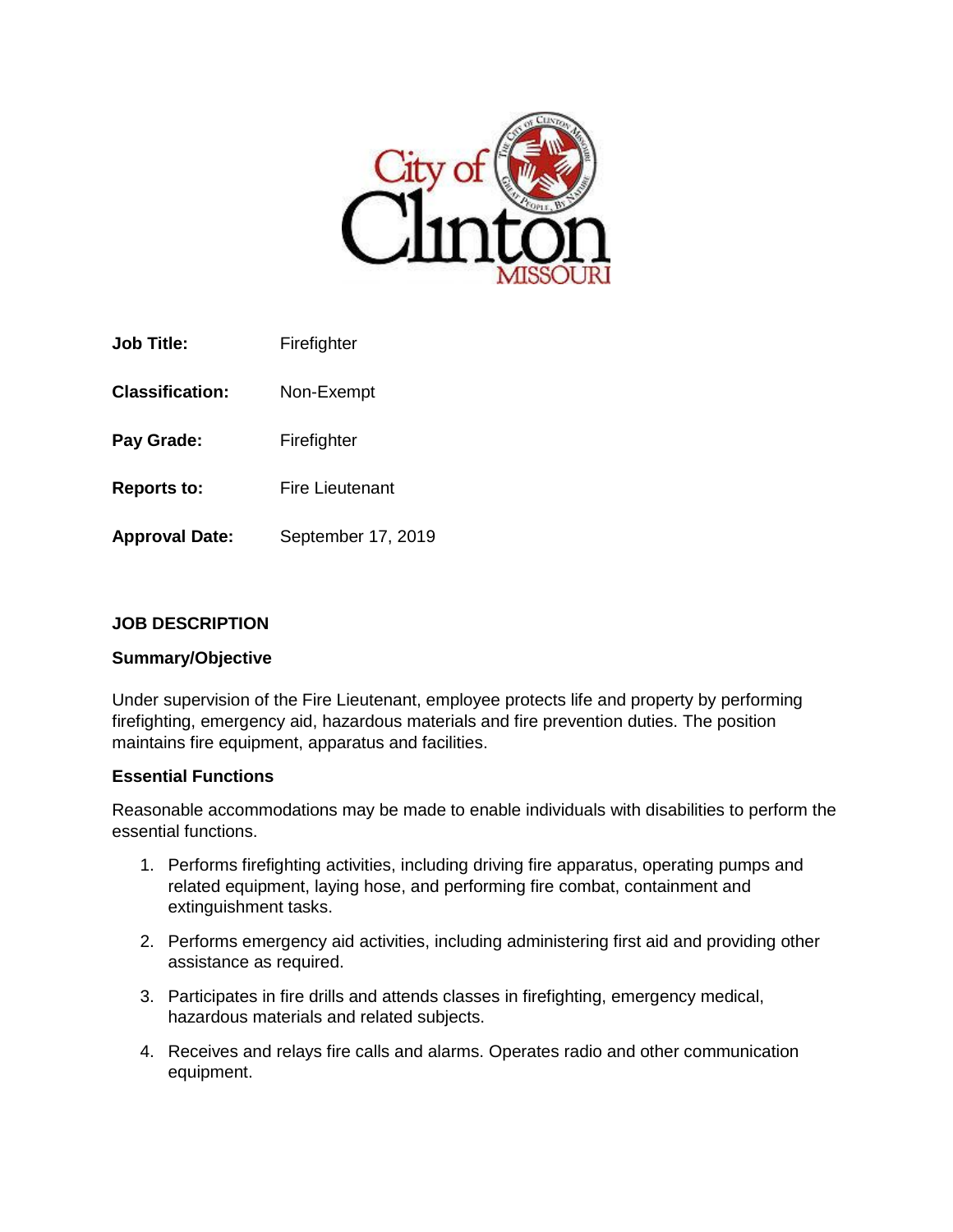- 5. Participates in the inspection of buildings, hydrants and other structures in fire prevention programs.
- 6. Maintains fire equipment, apparatus and facilities. Performs minor repairs to departmental equipment.
- 7. Performs general maintenance work in the upkeep of fire facilities and equipment; cleans and washes walls and floors; cares for grounds around station; makes minor repairs; washes, hangs and dries hose; washes, cleans, polishes, maintains and tests apparatus and equipment.
- 8. Assists in developing plans for special assignments such as emergency preparedness, hazardous communications, training programs, firefighting, hazardous materials and emergency aid activities.
- 9. Presents programs to the community on safety, medical and fire prevention topics.
- 10. Performs salvage operations such as throwing salvage covers, sweeping water and removing debris.
- 11. May act as the fire captain, when necessary.
- 12. May participate as a paid-on-call firefighter when not scheduled to work a normal duty shift.
- 13. May be assigned to role of paid-on-call lieutenant.
- 14. Assists in department administrative activities as assigned.
- 15. Assists in supervising other firefighters as required.
- 16. Assists in training new employees as assigned.
- 17. Conducts basic fire inspections.

### **Supervisory Responsibility**

This position occasionally exercises supervision over volunteer fire department personnel.

### **Work Environment**

While performing the duties of this job, the employee regularly works in outside weather conditions, including temperature extremes, during day and night shifts. Work is often performed in emergency and stressful situations. Individual is exposed to hearing alarms and hazards associated with fighting fires and rendering emergency medical assistance, including smoke, noxious odors, fumes, chemicals, liquid chemicals, solvents and oils.

The employee occasionally works near moving mechanical parts, in high, precarious places and is occasionally exposed to wet or humid conditions, fumes or airborne particles, toxic or caustic chemicals, risk of electrical shock, and vibration. It is reasonably anticipated that the individual will be exposed to blood-borne pathogens and other infectious materials in the course of duties.

The noise level in the work environment is usually moderate, except during certain firefighting activities when noise levels may be loud.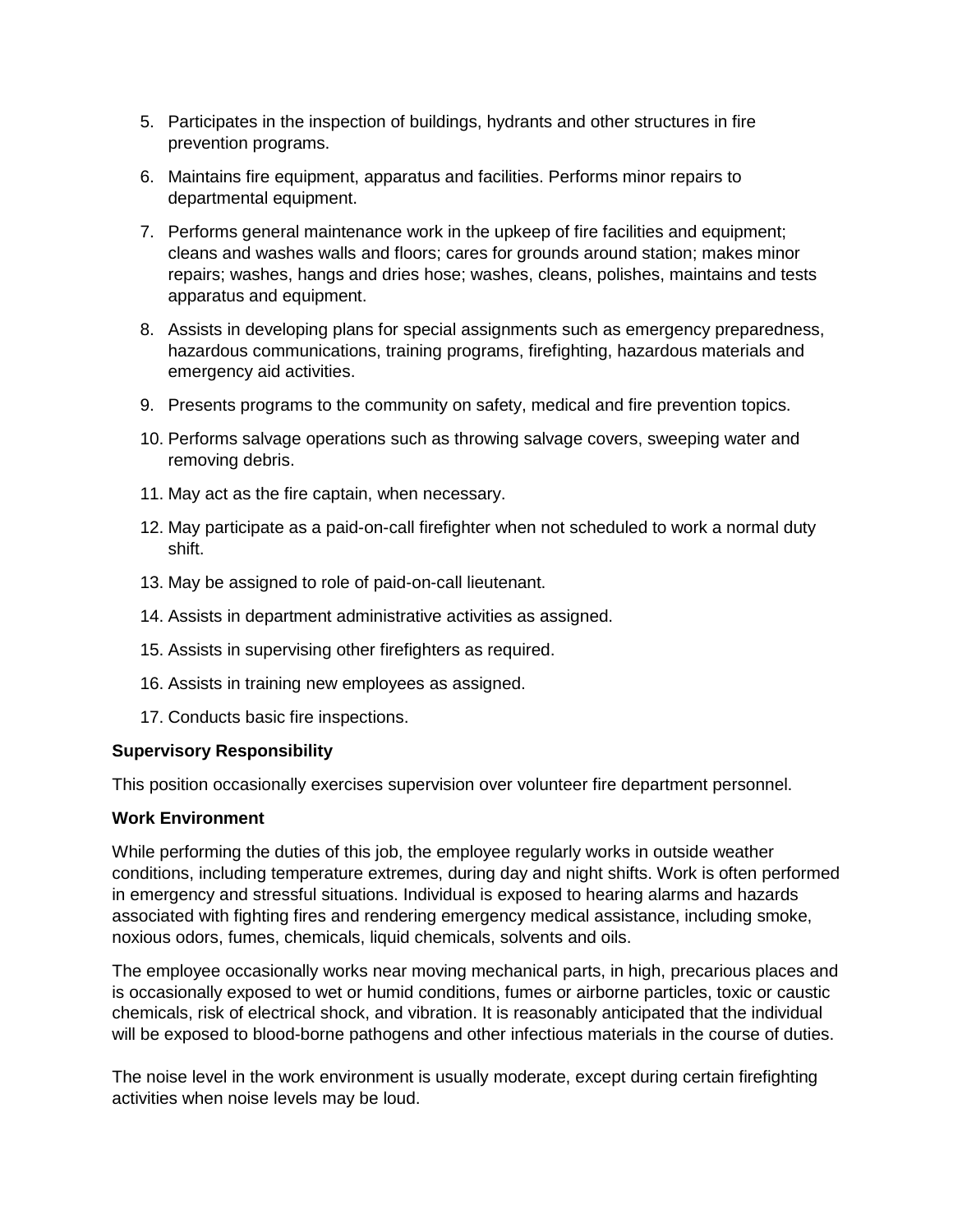### **Physical Demands**

- Determined Work Level: Level 4, Heavy Work
- Exerting 50 to 100 pounds of force occasionally
- 25 to 50 pounds of force frequently
- 10 to 20 pounds of force constantly

The complete Physical Capacity Job Evaluation document is available upon request.

### **Position Type/Expected Hours of Work**

This position requires 24 hours on duty followed by 48 hours off duty.

Regularly requires long hours and frequent weekend work.

### **Travel**

Travel is primarily local during the business day, although some out-of-area and overnight travel may occur, periodically.

### **Required Education and Experience**

- 1. High school graduation or GED equivalent.
- 2. Successful completion of Firefighter I and Firefighter II courses within first year of employment.

### **Preferred Education and Experience**

- 1. Bachelor's Degree.
- 2. Firefighter I and Firefighter II certification.

# **Additional Eligibility Qualifications**

- 1. Must pass written and agility tests.
- 2. Must pass psychological review.
- 3. Must successfully pass a drug screen.
- 4. Must successfully pass a physical capacity test.
- 5. Must pass an annual physical fitness assessment.
- 6. Possess Firefighter I and II certification within one year of employment.
- 7. 20/200 or better vision, correctable to 20/20.
- 8. Adequate hearing with no more than 25 decibel loss in either ear.
- 9. Valid Missouri drivers' license and good driving record.
- 10. No felony convictions or misdemeanor convictions resulting from felony arrests.